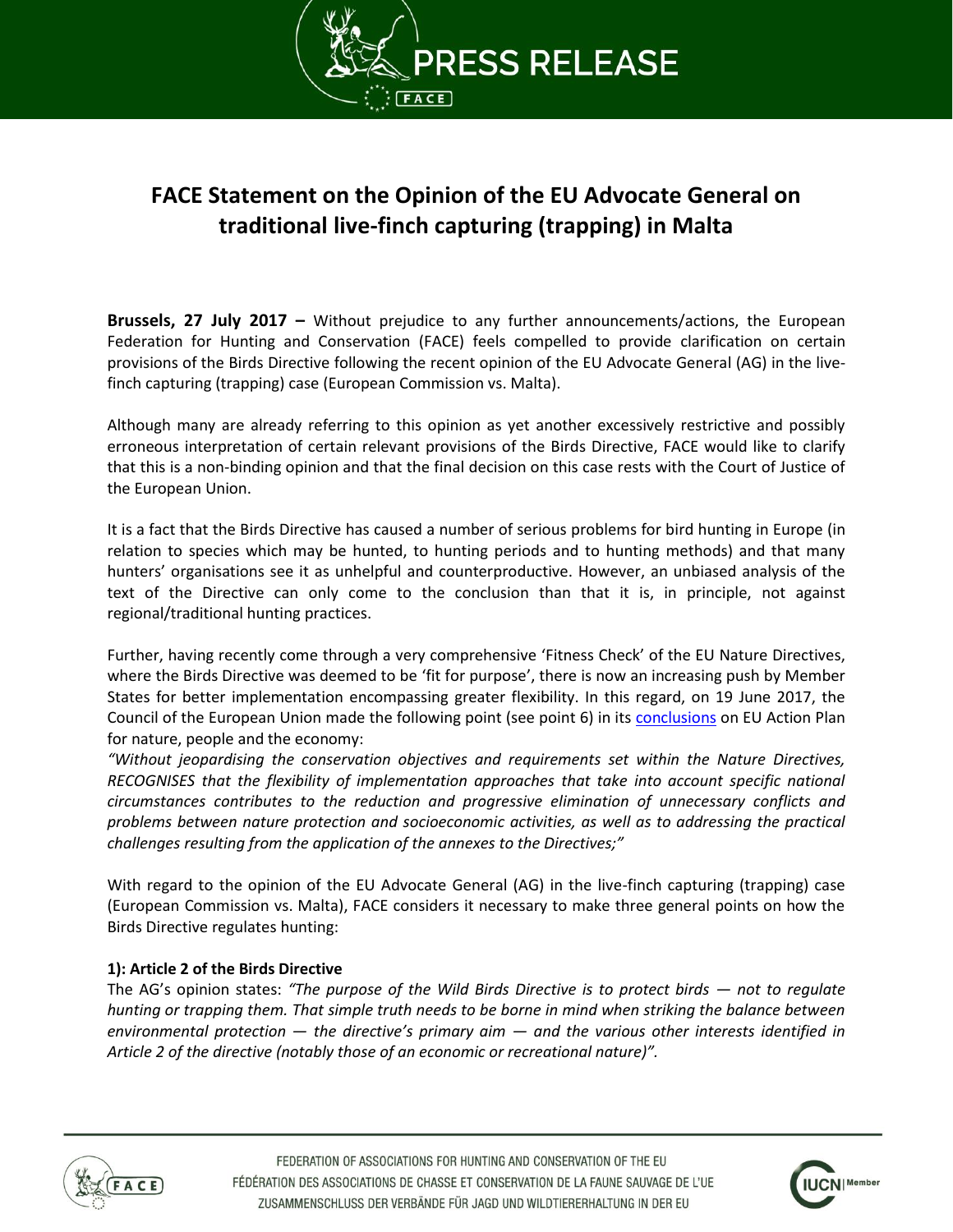First, it is important to point out that Article 1 of the Birds Directive refers to "protection, management and control", while pursuant to Article 2 measures shall be taken to maintain populations or to adapt populations to a level "which corresponds in particular to ecological, scientific and cultural requirements, while taking account of economic and recreational requirements". It is important to note that "cultural" requirements are at the same level as "ecological" requirements.

It is clear to FACE that Article 2 should not be referred to in the context of "*various other interests*" as stated in the AG's opinion; instead it needs to be accepted that "the [Birds] Directive takes into consideration on the one hand, the necessity for effective protection of birds and, on the other hand, the requirements of public health and safety, the economy, ecology, science, farming and recreation" (as stated in Case 247/85).

Further, it should be noted that the Birds Directive is a wide-ranging instrument aimed at the general conservation of wild birds in the European Union. It addresses several aspects of conservation (including safeguards for habitats, controls on trade and hunting and promotion of research). It needs to be clarified that the Birds Directive fully recognises the legitimacy of hunting of wild birds as a form of sustainable use. In this context, the Directive considers that hunting "…constitutes acceptable exploitation", recognises that "because of the importance which may be attached to certain specific situations, provision should be made for the possibility of derogations", covers "the protection, management and control of these species and lays down rules for their exploitation" and stipulates that "Member States shall take… account of economic and recreational requirements".

# **2): Article 9(1) derogations**

The AG's opinion states: "*The individual categories of derogation contained in parts (a), (b) and (c) of Article 9(1) are not, as I read them, intended to serve as a basis for a broad, generalised practice that derogates from the principle of protection*".

While it is clear that Article 9(1) does not give Member States *carte blanche* to derogate, it also needs to be pointed out that Article 9(1) derogations are applied in a generalised manner in their territorial scope in many EU countries (e.g. Article 9(1)(a) for damage-causing species) and this justified and explicitly referred to the [guidance](http://ec.europa.eu/environment/nature/conservation/wildbirds/hunting/docs/hunting_guide_en.pdf) on hunting under the Birds Directive (an average of 5000 derogations are applied per annum by EU Member States).

## **3): Judicious Use**

The fundamental question continually arises as to whether hunting can constitute a "judicious use" for the purposes of Article 9(1)(c). This question has been answered by the Court in Case C-182/02 *Ligue pour la protection des oiseaux* and others: "*It is clear from the foregoing that the hunting of wild birds for recreational purposes during the periods mentioned in Article 7(4) of the Directive may constitute a judicious use authorised by Article 9(1)(c) of that directive, as do the capture and sale of wild birds even outside the hunting season with a view to keeping them for use as live decoys or to using them for recreational purposes in fairs and markets*".

It goes without saying that traditional hunting practices in Europe, such as the live capture of finches, are very much part of the cultural and even ethnological heritage of the countries and regions where they continue to be practiced and transmitted from one generation to the next. Some of these practices are even recognised as Intangible Cultural Heritage under UNESCO (e.g. bird trapping in [Austria\)](http://immaterielleskulturerbe.unesco.at/cgi-bin/unesco/element.pl?eid=14&lang=en).